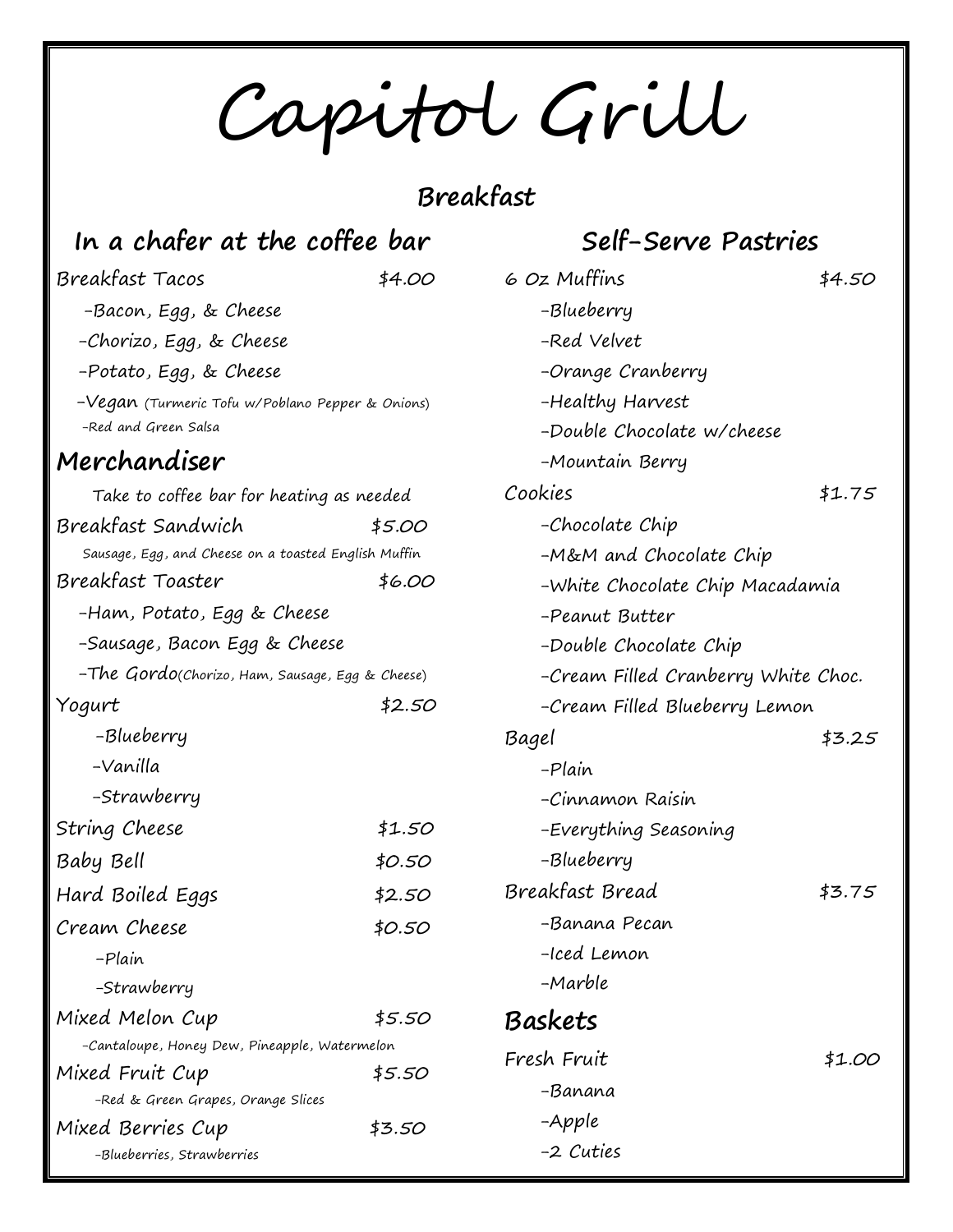Capitol Grill

#### **Lunch**

## **Ready-to-Go Salads**

| Fruit Harvest          | \$6.50 |
|------------------------|--------|
| Contains Nuts. Vegan   |        |
| Garden Vegetable       | \$6.50 |
| Vegan                  |        |
| Grilled Chicken Caesar | \$8.50 |
| Greek Cobb (w/Chicken) | \$8.50 |
| Chicken & Ham Cobb     | \$9.00 |
| Salad Add-ons          | \$2.00 |
| -Tuna Salad            |        |
| -Chicken Salad         |        |

# **Sandwiches**

| Club                                               | \$8.95 |
|----------------------------------------------------|--------|
| Bacon, Ham, Turkey, Provolone & Cheddar            |        |
| Roast Beef                                         | \$7.95 |
| Turkey                                             | \$7.95 |
| Ham                                                | \$7.95 |
| Chef's Tuna Salad                                  | \$7.95 |
| Chef's Chicken Salad                               | \$7.95 |
| Cucumber Avocado                                   | \$7.95 |
| - Cucumber, Avocado, Arugula, Pickle Onion, Tomato |        |

uaula, Pickle C Bagel

### **Wraps**

| Chicken Caesar       | \$7.95 |
|----------------------|--------|
| Chef's Tuna Salad    | \$7.95 |
| Chef's Chicken Salad | \$7.95 |
| Cucumber Avocado     | \$7.95 |

#### **Panini's**

| Take to coffee bar for heating as needed  |                 |        |
|-------------------------------------------|-----------------|--------|
| 3 Cheese Panini                           |                 | \$5.00 |
| Caprese Panini                            |                 | \$7.50 |
| Fresh Basil, Fresh Mozzarella, & Tomatoes |                 |        |
| Fig, Brie & Arugula Panini                |                 | \$7.50 |
| Ham Panini                                |                 | \$7.50 |
| Turkey Panini                             |                 | \$7.50 |
| Tuna Panini                               |                 | \$7.50 |
| Roast Beef                                |                 | \$7.50 |
| Club Panini                               |                 | \$8.50 |
| Snacks                                    |                 |        |
| Dill Pickle                               |                 | \$3.00 |
| Candy Small                               |                 | \$2.50 |
| -M&M Peanut                               | -Twix           |        |
| -Snickers                                 | –Skittles       |        |
| Candy Large                               |                 | \$3.75 |
| -Gummy Bears                              | -Reese's Pieces |        |
| Chips                                     |                 |        |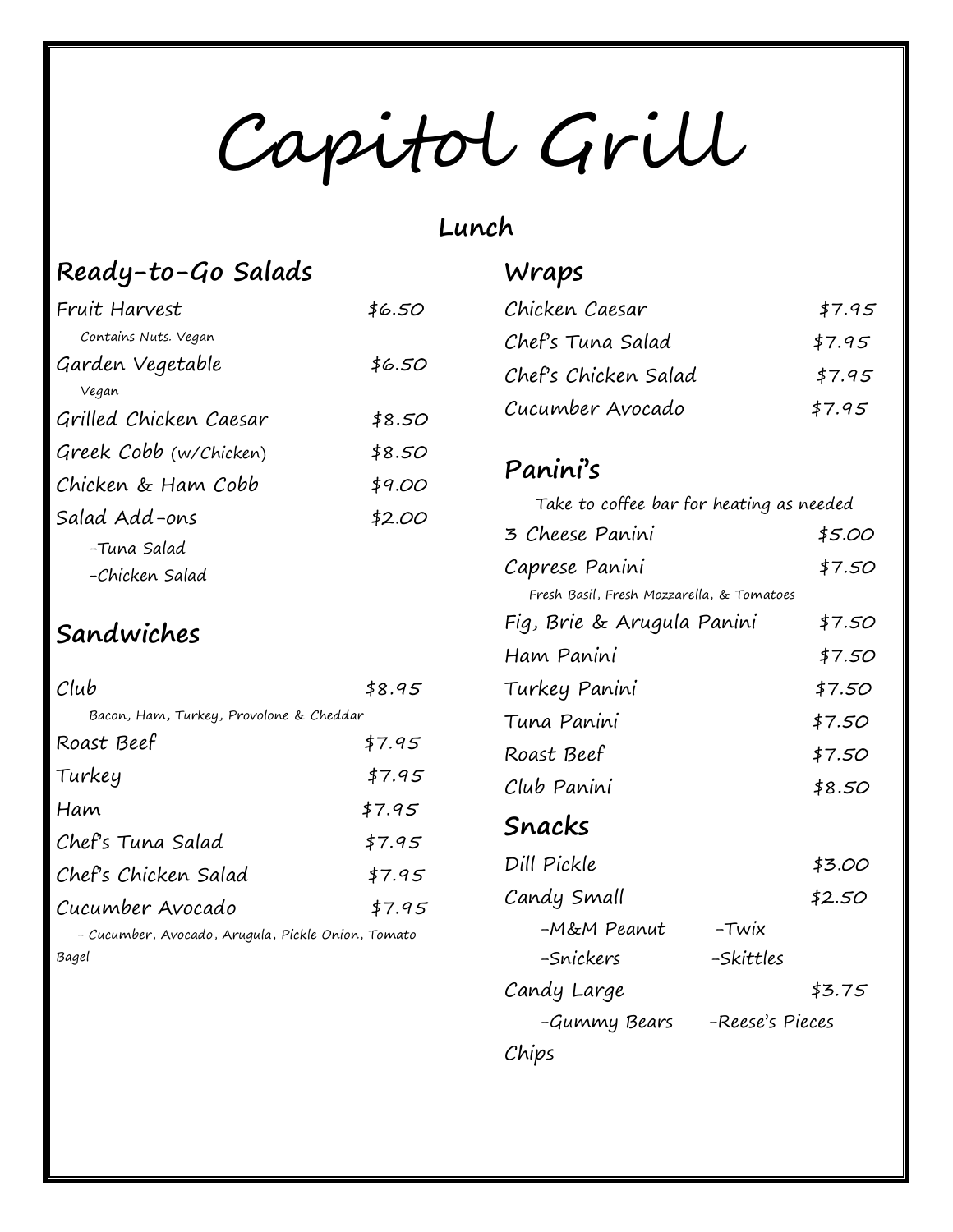Capitol Grill

**Coffee Bar**

Whole, 2% Milk, Skim Milk, Heavy Whip, Soy, Almond, & Oat Milk(add\$.50)

### **DRIP COFFEE**

| 12 oz                  | \$3.00 |
|------------------------|--------|
| 16 oz                  | \$3.50 |
| 20 oz                  | \$4.00 |
| -Texas Lonestar        |        |
| -Texas Pecan           |        |
| -Texas Breakfast Blend |        |
|                        |        |

#### **ESPRESSOS**

-Italian Roast Espresso

|  |  | -Decaf upon request |  |
|--|--|---------------------|--|
|--|--|---------------------|--|

| Espresso (1 shot)                          | \$3.00               |
|--------------------------------------------|----------------------|
| Americano                                  | \$3.50/\$4.50/\$5.50 |
| Cappuccino                                 | \$4.75/\$5.75/\$6.75 |
| Café Latte                                 | \$5.35/\$6.35/\$7.35 |
| Café Mocha                                 | \$5.85/\$6.85/\$7.85 |
| Traditional Macchiato \$4.75/\$5.75/\$6.75 |                      |

#### **OTHER HOT BEVERAGES**

| Chai Latte         | \$5.50/\$6.50/\$7.50 |
|--------------------|----------------------|
| Hot Cocoa          | \$3.00/\$4.00/\$5.00 |
| -LoLo's Recipe     | \$3.50/\$4.50/\$5.50 |
| Hot Tea            | \$3.00/\$4.00/\$5.00 |
| -Chamomile         |                      |
| -English Breakfast |                      |
| -Premium Green     |                      |

#### **EXTRAS**

| Additional Shot of Espresso | \$1.00 |
|-----------------------------|--------|
| Flavors                     | \$0.50 |
| –Vanilla                    |        |
| -Caramel                    |        |
| -Hazelnut                   |        |
| -Cinnamon                   |        |
| -Sugar-Free Vanilla         |        |
| -Sugar-Free Hazelnut        |        |
| -Sugar-Free Caramel         |        |

Creamer, Sweeteners, and Stir Sticks located at condiment station